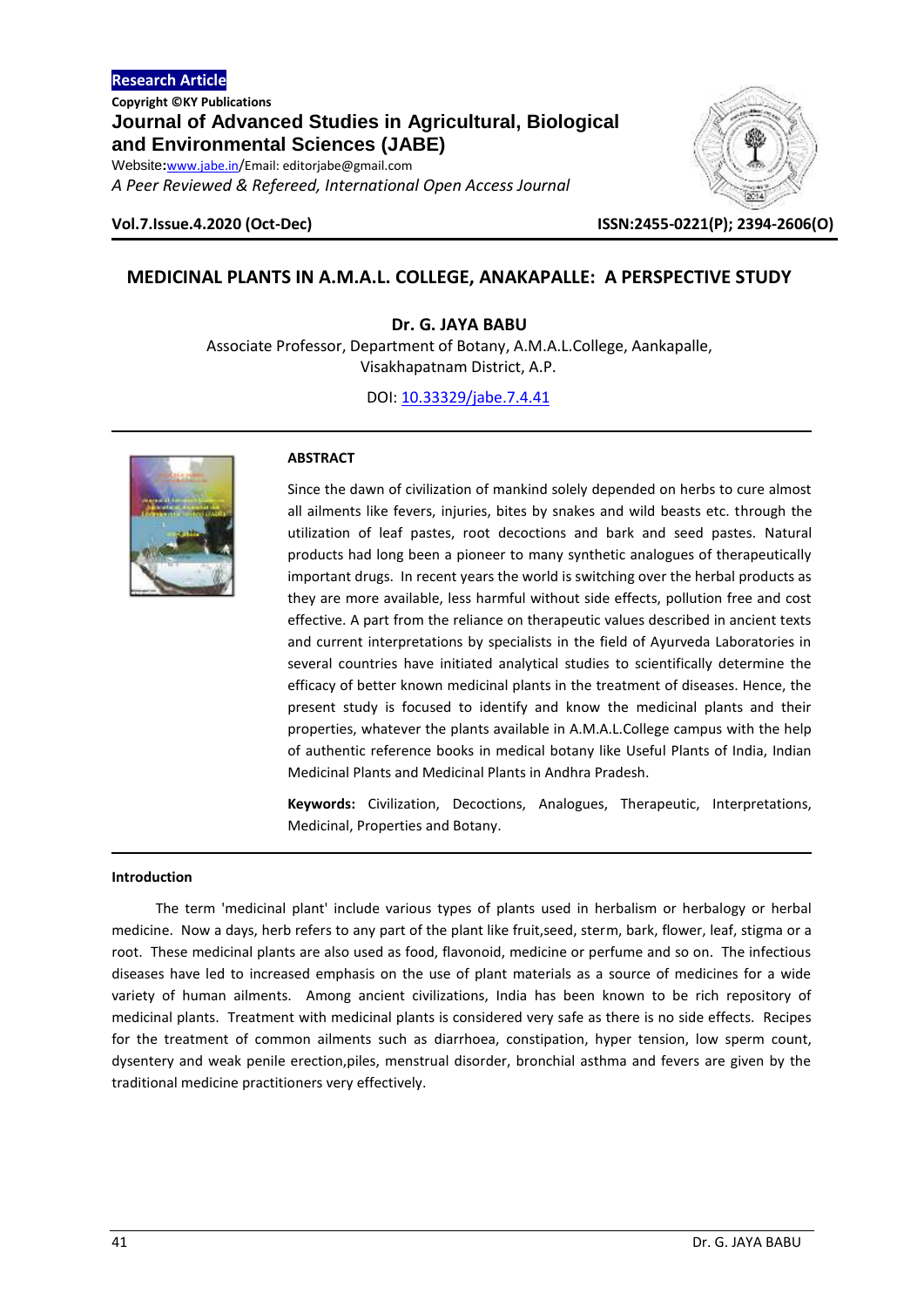## **ENNUMERATION OF SPECIES AND THEIR USESES**

## [1]. *Abutilon indicum* (Linn.) Sweet in Hort. (Thuttura benda) **Malvaceae:**

The roots and leaves used for rheumatism and cooling agent. Seeds are laxative and demulscent. The bark is astringent, diuretic and gonorrhea.

## [2]. *Abrus precatorius* (Linn.) (Gurivinja) **Fabaceae:**

The roots and leaves are astringent, emetic, diuretic and also useful in cough, inflammation. The seeds are purgative, abortifacient, aphrodisiac and also useful in skin diseases, wounds and fever.

## [3]. *Acalypha indica* Linn. (muripindi/kuppinta) **Euphorbiaceae**:

The plant is bitter, expectorant, purgative, gastrointestinal and diuretic. The roots and leaves used to treat skin diseases, constipation, bronchitis and ulcers.

## [4]. *Achyranthes aspera* Linn. (uthareni) **Amaranthaceae**:

The plant is bitter, expectorant, carminative, diuretic and anti-inflammatory. It is useful in bronchitis flatulence, vomiting, leprosy, skin diseases, helminthiasis and stomach disorders.

## [5]. *Acorus calamus* Linn. (vasa) **Araceae**:

The rhizome is acrid, aromatic, intellect promoting, laxative, stomachic, anthelmintic, expectorant, aphrodisiac, anti-inflammatory, nervine tonic, sedative and insecticidal. It is useful in hoarseness, amenorrhea, cough, bronchitis, epilepsy, depression, dysentery and intermittent fevers.

## [6]. *Adahtoda vasica Nees*. (Addasaram) **Acanthaceae**:

Leaves and roots are useful in cough and bronchitis.

## [7]. *Adenanthera pavonica* Linn. (Bandigurivinja) **Mimosaceae**:

The leaves and bark astringent, aphrodisiac and ulcers. The seeds are sweet, cooling aphrodisiac and febrifuge. Heart wood is useful in dysentery and hemorrhages.

## [8]. *Aerva lanata* (Linn.) Juss. ex Schultes (Pindikura) **Amaranthaceae**:

The plant is bitter, vermifuge, diuretic and emollient. It is useful to teat boils, cephalalgia, cough and lithiasis in kidneys.

## [9]. *Albizia lebbeck* (Linn.) Benth (Dirisena) **Mimosaceae**:

The bark is aphrodisiac, anti-inflammatory, cephalic and ophthalmic. It is useful in ophthalmopathy, nyctalopia skin eruptions, leprosy, leucoderma, wounds and diarrhea. The flowers are useful in chronic cough and bronchitis. The seeds are useful in skin diseases, seminal weakness and poisoning.

## [10]. *Allophyllus serratus* (Roxb.) Kurz. (Eravalu) **Sapindaceae**:

The plant is astringent, bitter, anti-inflammatory, digestive and constipating. It is useful in bone fractures, dislocations, anorexia and diarrhea.

#### [11]. *Aloe veera* (Linn.) Burm. (Kalananda) **Agavaceae:**

The plant is bitter, cooling, anthelmintic, diuretic, stomachic, ophthalmic and alexeteric. The juice used in amenorrhea, burns, skin diseases. It is used for ulcers and purulent ophthalmic.

## [12]. *Alternanthera sessilis* (Linn.) R.Br. ex DC. (Ponnagantikura) **Amaranthaceae**:

The plant is astringent, cooling, depurative, digestive, galacgtagogue and febrifuge. It is useful for diarrhea, leprosy, skin diseases and fever.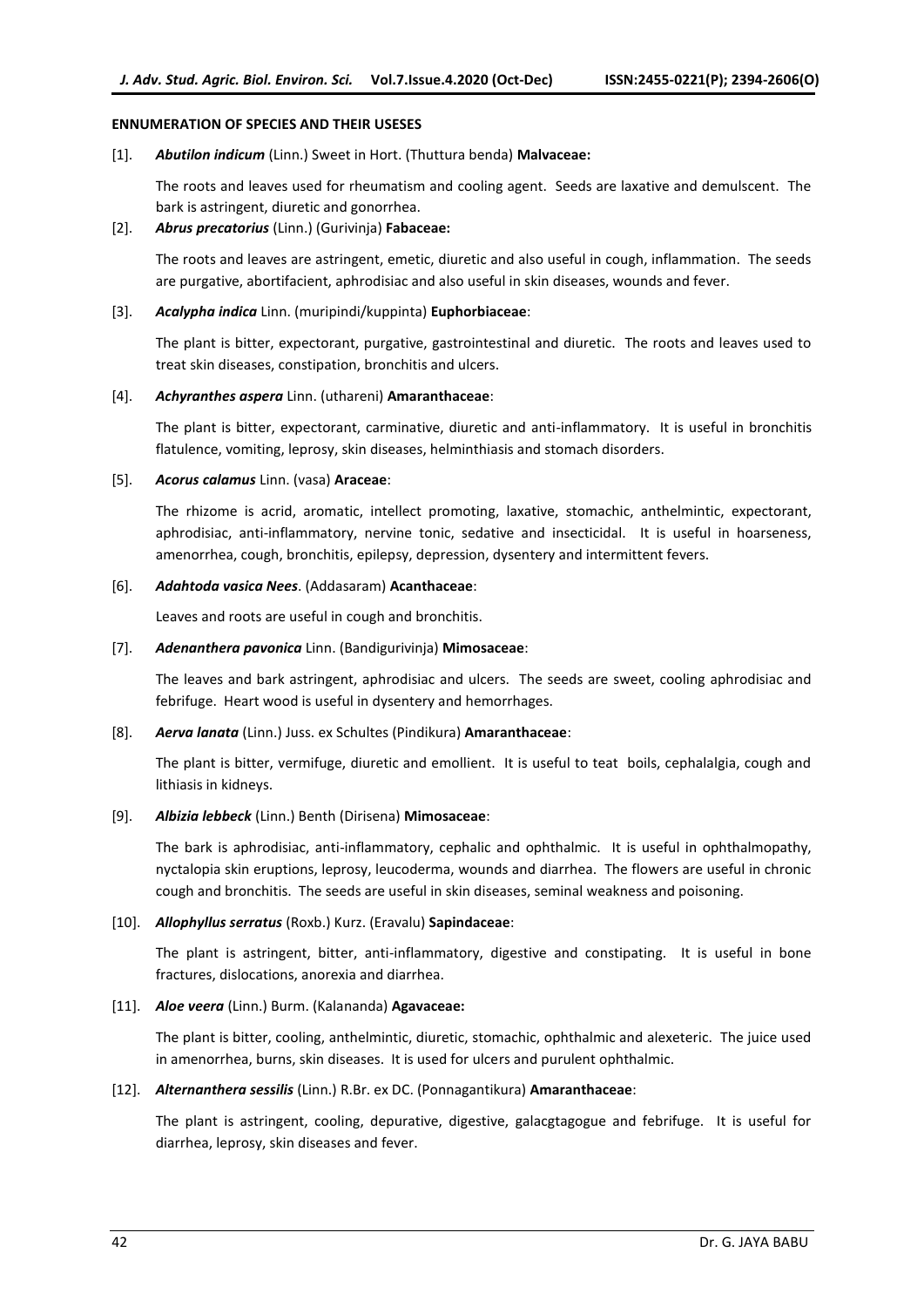## [13]. *Ancardium occidentale* Linn. (Jeedimamidi) **Anacardiaceae**:

Roots used as a purgative. Bark is rich in tannin (gum) and used for astringent, leprosy, ulcers, and ring worm. It us used for preventing hair loss and promote the hair growth.

## [14]. *Andropraphis paniculata* (Burm.f) Wall. Ex Nees. (Nelavemu) **Acanthaceae**:

The plant is bitter, acrid, laxative, anti-pyretic, anti-periodic, anti-inflammatory, expectorant, digestive and stomachic. It is useful in chronic fever, intermittent fevers, cough, bronchitis, skin diseases, intestinal worms and diabetes.

## [15]. *Annona squamosa* Linn. (Sitaaphalamu) **Annonaceae**:

Roots are powerful purgative and useful in mental depression and spinal disorders. Leaves are insecticidal and proctoptosis in children. The seeds are abortifacient and destroying lice in the hair.

## [16]. *Argemone mexicana* Linn. (Balarakkisa) **Papaveraceae**:

The plant is bitter, diuretic, purgative, anti inflammatory, expectorant, aphrodisiac, emetic and sedative. The roots are useful in guinea-worm infestation, skin diseases, flatulence and malarial fever. The latex is useful in dropsy, jaundice, skin diseases, leprosy and rheumatalgia.

## [17]. *Aristolochia indica* Linn. (Eswara Veru) **Aristolochiaceae**:

The roots are bitter, astringent, purgative, digestive, anthelmintic, stomachic, cardiotonic, antiperiodic and tonic. They are useful in ulcers, arthralgia, leprosy, skin diseases, intestinal worms, crdiac debility, fever, abdominal disorders in children and all types of poisonous bites and stings.

## [18]. *Aspargus racemosus* Willd. (Pilliteegala/Satavari) **Liliaceae**:

The roots are bitter, cooling, nerve tonic, constipating, ophthalmic, aphrodisiac, rejuvenating, stomachic and antispasmodic. Tuberous roots useful in nervous discovers, diarrhea, dysentery, inflammations, throat infections, tuberculosis, gonorrhea, leprosy, epilepsy and hypertension.

#### [19]. *Azadirachta indica A.Juss*. (Vepa) **Meliaceae**:

The bark is bitter, astringent, antiperiodic, insecticidal, liver tonic, expectorant, urinary astringent, anthelmintic, hyperdipsia, leprosy, skin diseases, eczema, and intestinal worms.

The leaves are bitter, antisepeic, appetizer, skin diseases, boils and intermittent fevers especially **measles.**

#### [20]. *Bauhinia variegata* Linn. (Devakanchanam) **Caesalpinaceae**:

The roots and bark are astringent, constipating, anthelmintic, anti-inflammatoryaand diarrhea. It is also useful in diarrhea, dysentery, intestinal worms, cough, menorrhea and diabetes.

## [21]. *Boerhaavia diffusa* Linn. (Atukamamidi) **Nyctaginaceae**:

The plant is bitter, astringent, cooling, diuretic, aphrodisiac, cardiac stimulant, emetic, expectorant, laxative and tonic. It is useful in all types of inflammations, leucorrhoea, jaundice, constipation, cough and bronchitis.

#### [22]. *Borassus flabellifer* Linn. (Thadi chettu) **Arecaceae**:

The roots are diuretic, stimulant and antiphlogistic. The juice of the leaf stalks and young roots are good for gastric catarrh. The ash obtained by inflorescence is good antacid and ant periodic. The fruits are sweet, cooling, laxative, stomachic aphrodisiac, flatulence, constipation and hemorrhages.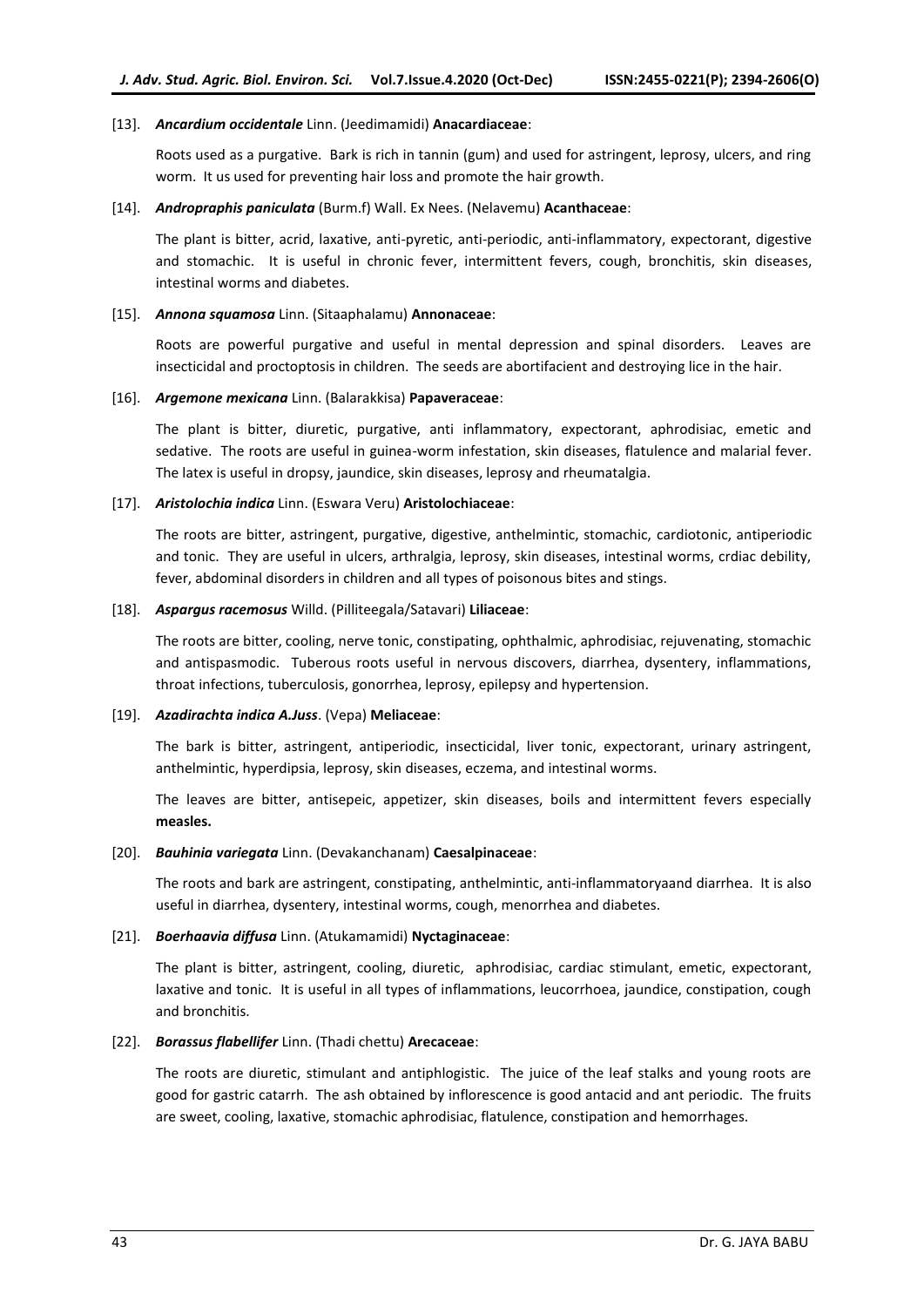## [23]. *Calophyllum inophyllum* Linn. (Ponnavittulu) **Clusiaceae**:

The bank is astringent, diuretics, emetic, purgative and emollient. It is useful to skin diseases, internal hemorrhages and the leaves are used in migraine, vertigo and ophthalmic. The seed oil is useful in leprosy, gonorrhea and scabies.

## [24]. **Calotropis gigantea** (Linn.) R.Br.(Jilledu**) Asclepiadaceae:**

The dried whole plant is a good tonic, expectorant and anthelmintic. The dried root bark is a substitute for ipecacuna. The root bank is anthelmintic, laxative and coetaneous diseases. The powdered root promotes gastric secretions, asthma and bronchitis. The leaves are useful for treatment of paralysis, arthralgia and intermittent fevers.

## [25]. *Canthium parviflorum* Lamk. (Balusu) **Rubiaceae**:

The roots and leaves are astringent diuretic and anthelmintic. They are useful in fever, leucorrhoea, intestinal worms and general debility.

## [26]. *Carica papaya* Linn. (Boppai) **Caricaceae**:

The unripe fruits are bitter, stomachic, appetizer, carminative, antifungal and diuretic. The latex is anthelmintic, laxative and digestive. It is useful in round worm infestations, amenorrhoea, skin diseases and leprosy.

## [27]. *Cassia auriculata* Linn. (Nelatangedu) **Caesalpinaceae**:

The roots are astringent, alexerative and are useful in skin diseases, leprosy, asthma and urethrorrhoea. The bark decoction used as enemas and gargales. The leaves are recommended for lepros, skin diseases and ulcers. The flowers are used in diabetes, nocturnal emissions and seeds are aphrodisiac, diabetes, ophthalmic, diarrhea and abdominal disorders.

## [28]. *Cassia fistula* Linn. (Rela) **Caesalpinaceae**:

The roots are cooling, purgative and useful in skim diseases, syphilis and the bark is laxative anthelmintic, diuretic, leprosy, ring worms, diabetes and cardiopathy. The leaves are anti periodic, intermittent fevers. The flowers are bitter, emollient, expectorant and skin diseases.

## [29]. *Cassia occidentalis* Linn. (Kasinda) **Caesalpinaceae:**

The plant is better, purgative, expectorant, cough, bronchitis, fever and epilepsy. The roots are bitter, anti-inflammatory, digestive, diabetes and Scorpion sting. The leaves are useful in leprosy. The seeds are purgative, stomachic, febrifuge, cough and bronchitis.

#### [30]. *Cassia tora* Linn. (Tagirisa) **Caesalpinaceae**:

The leaves and seeds are acrid, laxative, depurative, anti periodic, liver tonic, ophthalmic, expectorant cardio tonic and useful to ring worms, leprosy and skin diseases.

## [31]. *Catharanthus roseus* (Linn.) G.Don. (Billa Ganmeru) **Apocyanaceae**:

The plant particularly the roots bark contains alkaloids which have hypotensive, sedative and tranquilising, properties. It is used as a folk remedy for diabetes. The root is toxic, bitter, stomachic and tonic. The Vincristine alkaloid is useful in some kinds of leukaemia.

#### [32]. *Ceiba pentandra* (Linn.) Gaertn. (Tella buruga) **Bombacaceae**:

The roots are diuretic, aphrodisiac, antipyretic and useful for gonorrhea, intermittent fevers. The bank is useful in abdominal disorders, constipation and flatulence. The leaves are used an emollient and the decoction of the flowers on a laxative.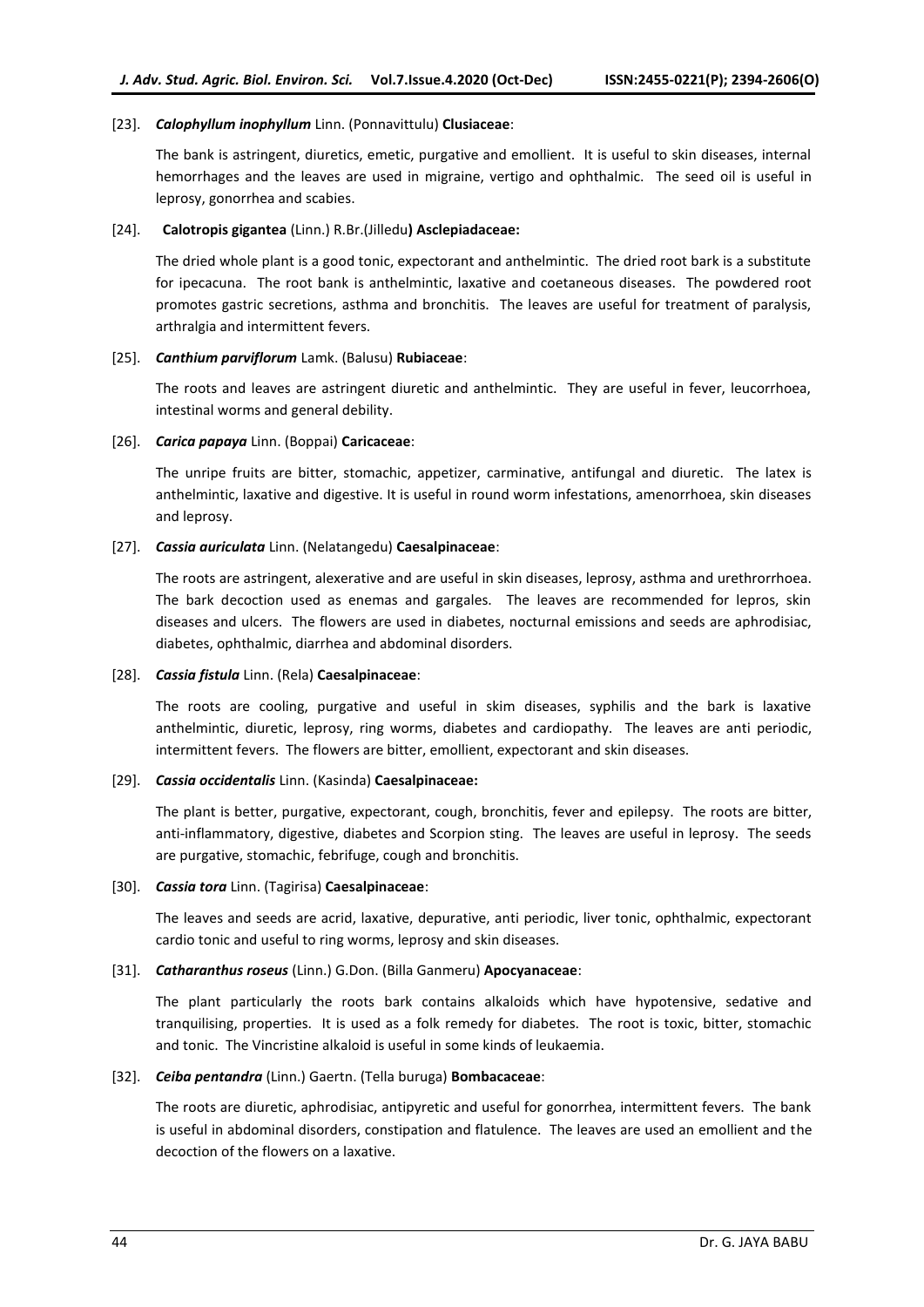## [33]. *Cimmamomum zeylanieum* Bl. (Dalchina Chekka) **Lauraceae**:

The bark is acrid, sweet, aromatic, astringent, aphrodisiac, deodorant, expectorant and carminative. It is useful in bronchitis, cephalalgia, cardiac diseases, nausea, flatulence and fever. Cinnamon oil is stomachic and used in anorexia and tubercular ulcers.

## [34]. *Citrus limon* (Linn.) Burm.f. (Nimma) **Rutaceae**:

The fruits are sour, digestive, laxative, anti scorbutic and mosquito repellent, It is also useful for constipation, scabies, vomiting, cough and bronchitis.

## [35]. *Cissus quadrangularis* Linn. (Nalleru) **Vitaceae**:

The plant is bitter, laxative, carminative, digestive, stomachic, ophthalmic and useful for skin diseases, leprosy, epilepsy, bone fractures, swellings and tumors. Powdered roots as well l as the stems paste are very specific for bone fractures.

## [36]. *Cleome viscosa* Linn. (Kukka vaminta) **Capparaceae**:

The plant is acrid, anthelmintic and soporific. The roots are stimulant, ant scorbutic and vermifuge. The leaf juice is digestive and is a good for nostalgia. The seeds are useful in fever, diarrhea, worm infestations, cardiac disorders and dyspepsia.

## [37]. *Clitoria ternatea* Linn. (Shankupushpam) **Fabaceae**:

The roots are bitter, ophthalmic, laxative, intellect promoting and useful in leprosy, leucoderma elephantiasis, inflammation, bronchitis. The leaves and seeds used for visceralgia and nostalgia.

## [38]. *Cocas nucifera* Linn. (Kobbari) **Arecaceae**:

The roots are diuretic. The juice of the young spadix in sweet intoxicating and used for dysentery, leprosy and general debility. The kernel is sweet, appetizer, aphrodisiac and laxative. The water is sweet and useful in dysentery, dehydration and general debility.

#### [39]. *Cyperus rotundus* Linn. (Tunga) **Cyperaceae**:

The tubers are bitter, acrid, astringent, intellect promoting, digestive, stomachic and useful in hyperpiesia inflammations, skin diseases, flatulence, diarrhea and renal disorders.

## [40]. *Dalbergia sissoo* Roxb. (Sissam) **Fabaceae**:

The roots are astringent and useful in diarrhea and dysentery. The leaves are bitter, ophthalmic, digestive, anthelmintic and used in gonorrhea, menorrhagia and burning sensation. The bark and heart wood anti-inflammatory, expectorant aphrodisiac and used for skin diseases, leprosy, scabies, scalding of urine, syphilis, hiccough and bronchitis.

## [41]. *Datura metal* Linn. (Ummetha) **Solanaceae**:

The plant is narcotic, antispasmodic, emetic and used for asthma, cough, fever, ulcers and skin diseases. The juice of the leaves used for epilepsy, cephalalgia and dandruff. The seeds are aphrodisiac narcotic and used in skin diseases and food for dandruff and lice.

## [42]. *Dendrophthoe falcate* (Linn.f) Etting. (Badanika) **Loranthaceae:**

The plant is cooling, bitter, aphrodisiac and diuretic and useful in pulmonary tuberculosis, asthma, menstrual disorders, wonder ulcers, renal and visceral disorders.

## [43]. *Desmodium gangeticum* (Linn.) DC.(Githanaram) **Fabaceae**:

The roots are sweet, thermogenic, nerving tonic, diuretic, cardio tonic, anti-inflammatory, expectorant and useful in anorexia, dysentery,fever,cough, asthma, bronchitis cardiopathy and debility.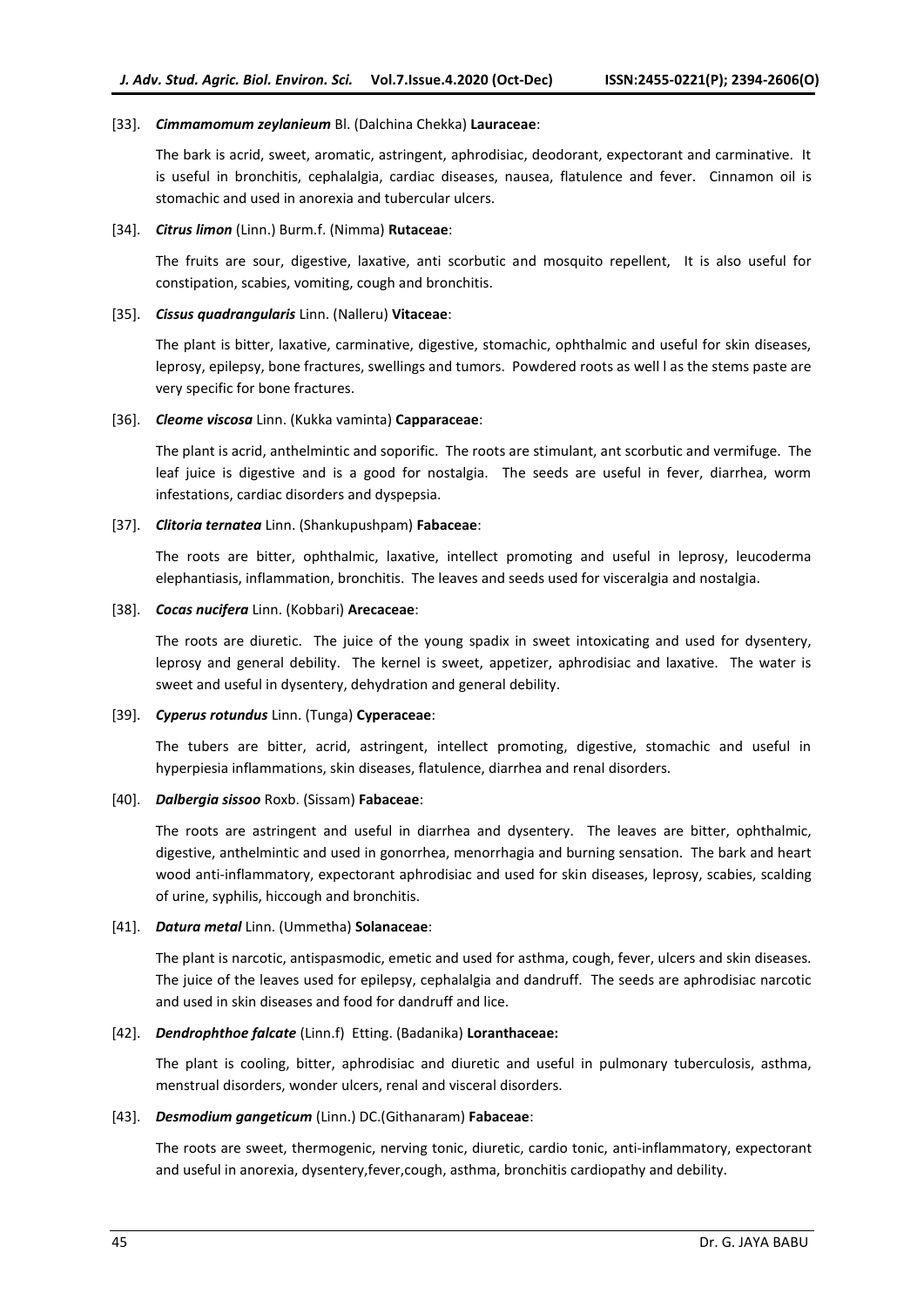## [44]. *Desmodium triflorum* (Linn.) DC. (Mumtamandu) **Fabaceae**:

The plants is acrid, sweet, cooling, expectorant and galactogogue and used in cough, bronchitis, wounds, dysentery, flatulence and burning sensation.

#### [45]. *Eclipta prostrata* (Linn.) Linn. (Guntagalagara) **Asteraceae**:

The plant is bitter, anti-inflammatory, ophthalmic, digestive, diuretic, aphrodisiac and used in elephantiasis, gastropathy, cephalalgia. It is good for blackening and strengthening of the hair. The seeds are good for increasing sexual vigor.

## [46]. *Emilia sonchifohia* (Linn.) DC. **Asteraceae**:

The plant is astringent, sweet, thermogenic, antipyretic, antiasthma tic and useful in gastropathy, diarrhea, ophthalmic, nyctalopia and cuts and wounds.

## [47]. *Evolvulus alsinoides* (Linn.) Linn. (Vishnukaranthm) **Convolvulaceae**:

The plant is acrid, aphrodisiac, intellect promoting anthelmintic, expectorant and tonic. It is useful in bronchitis, internal haemorrhages, dyscentery, diarrhea, falling and graying of hair, intermittent fevers and general debility.

## [48]. *Ficus bengalensis* Linn. (Marri.) **Moraceae:**

The parts of the plant are astringent, anti-inflammatory, ophthalmic antidiarrhoeal and tonic,. The bank is used for burning sensation, diabetes, ulcers, skin diseases, gonorrhea, leucorrhoea and hyperdiplsia. Leaves are good for leprosy and skin allergy,. The latex is useful in rheumatism, gonorrhea, inflammations, and cracks of the sole skin diseases.

## [49]. *Ficus hispida* Linn.f. (Bodda chettu) **Moraceae**:

The bark is emetic, laxative. The fruits are astringent, antidysenteric, anti-inflammatory and galactogogue. They are useful in ulcers, leucoderma psoriasis, jaundice, intermittent fever and inflammations.

#### [50]. *Ficus religlosa* Linn. (Raavi) **Moraceae**:

The bank is cooling aphrodisiac and antibacterial activity. It is used in gonorrhea dysentery. Powdery paste of the bark is good for inflammatory swellings. Fruits are dried, pulverized and taken in water cures asthma. Seeds sedative and the latex is good for neuralgia.

## [51]. *Gloriosa superba* Linn. (Adavinabhi) **Liliaceae**:

The rhizomes are bitter, intensely poisonous, abortificient, anthelmintic, purgative, expectorant and useful in ulcers, parasitic skin diseases, leprosy, helminthiasis, flatulence and intermittent fevers. In large doses it is highly poisonous and will cause vomiting.

## [52]. *Glycosmis arborea* (Roxb.) DC. (Golugu) **Rutaceae**:

The plant is vermifuge, anti-inflammatory and expectorant. The roots are good for facial inflammations, rheumatism for eczema, skin diseases and the fruits are sweet and used in cough, bronchitis and piles.

## [53]. *Gymnema sylvestre* (Retz.) R.Br.(Podapatri) **Asclepiadaceae**:

The plant is bitter, anti-inflammatory, laxative, cardio tonic, expectorant and uterine tonic. It is used in constipation, jaundice, renal and vescical calculi, asthma, bronchitis and amenorrhea. The fresh leaves when chewed the remarkable property of paralyzing the sense.